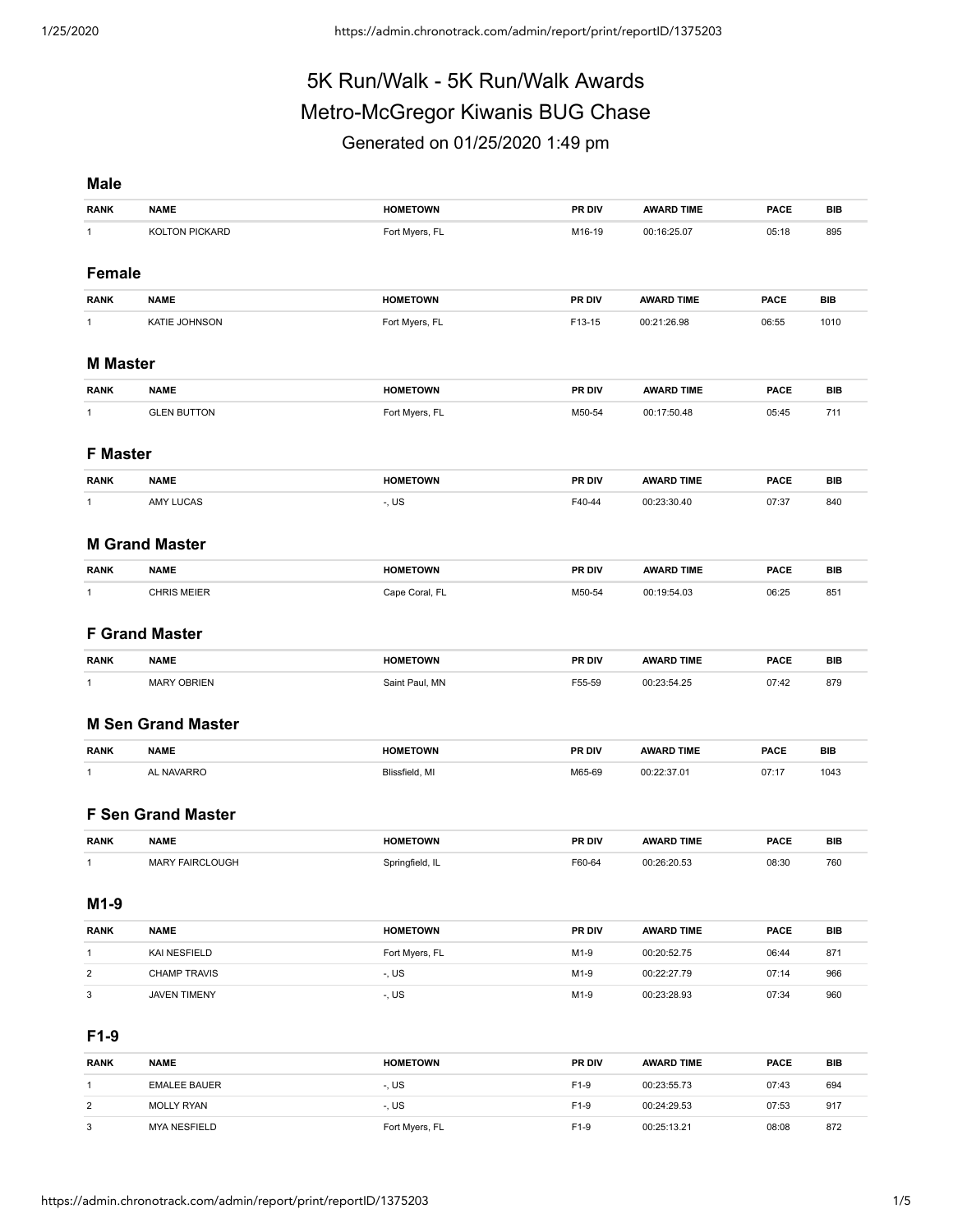## **M10-12**

| <b>RANK</b>    | <b>NAME</b>              | <b>HOMETOWN</b> | <b>PR DIV</b> | <b>AWARD TIME</b> | <b>PACE</b> | <b>BIB</b> |
|----------------|--------------------------|-----------------|---------------|-------------------|-------------|------------|
|                | <b>DEREK SMIT</b>        | -, US           | M10-12        | 00:23:29.01       | 07:34       | 1045       |
| $\overline{2}$ | <b>CARLOS DIAZ</b>       | -. US           | M10-12        | 00:23:30.01       | 07:34       | 742        |
| 3              | <b>GREGORY PATTERSON</b> | -. US           | M10-12        | 00:23:30.10       | 07:34       | 885        |

## **F10-12**

| <b>RANK</b> | <b>NAME</b>         | <b>HOMETOWN</b> | <b>PR DIV</b>      | <b>AWARD TIME</b> | <b>PACE</b> | <b>BIB</b> |
|-------------|---------------------|-----------------|--------------------|-------------------|-------------|------------|
|             | <b>JULISSA ROTH</b> | Estero, FL      | F <sub>10-12</sub> | 00:22:52.53       | 07:22       | 914        |
| 2           | <b>MAKENNA BELL</b> | Fort Myers, FL  | F <sub>10-12</sub> | 00:24:54.85       | 08:02       | 997        |
| 3           | <b>EMILY BARBER</b> | Fort Myers, FL  | F <sub>10-12</sub> | 00:25:57.65       | 08:22       | 996        |

## **M13-15**

| <b>RANK</b> | <b>NAME</b>              | <b>HOMETOWN</b> | <b>PR DIV</b> | <b>AWARD TIME</b> | <b>PACE</b> | BIB |
|-------------|--------------------------|-----------------|---------------|-------------------|-------------|-----|
|             | <b>IVAN MARIN-PADILL</b> | -. US           | M13-15        | 00:18:18.94       | 05:54       | 844 |
| 2           | RAYMUNDO BERRUM-JUAREZ   | -. US           | M13-15        | 00:22:09.73       | 07:08       | 701 |
| 3           | <b>OLMER BARTOLON</b>    | -. US           | M13-15        | 00:23:06.55       | 07:27       | 691 |

## **F13-15**

| <b>RANK</b> | <b>NAME</b>              | <b>HOMETOWN</b> | <b>PR DIV</b> | <b>AWARD TIME</b> | <b>PACE</b> | <b>BIB</b> |
|-------------|--------------------------|-----------------|---------------|-------------------|-------------|------------|
|             | SVETLANA MARTIN          | Fort Myers, FL  | F13-15        | 00:27:44.91       | 08:56       | 847        |
| 2           | <b>MAISON WUNDERLICH</b> | Cape Coral, FL  | F13-15        | 00:28:12.41       | 09:05       | 1051       |
| 3           | MASHA DOROFEEV           | -. US           | F13-15        | 00:28:34.24       | 09:12       | 1050       |

#### **M16-19**

| <b>RANK</b> | <b>NAME</b>          | <b>HOMETOWN</b> | <b>PR DIV</b>      | <b>AWARD TIME</b> | <b>PACE</b> | BIB |
|-------------|----------------------|-----------------|--------------------|-------------------|-------------|-----|
|             | OGLER BARTOLON       | -. US           | M <sub>16-19</sub> | 00:17:32.66       | 05:39       | 690 |
| 2           | <b>KEVIN VASQUEZ</b> | -. US           | M <sub>16-19</sub> | 00:17:40.57       | 05:42       | 968 |
| 3           | DANIEL OCAMPO        | -. US           | M <sub>16-19</sub> | 00:20:52.31       | 06:44       | 880 |

## **F16-19**

| <b>RANK</b> | <b>NAME</b>             | <b>HOMETOWN</b> | <b>PR DIV</b>      | <b>AWARD TIME</b> | <b>PACE</b> | BIB |
|-------------|-------------------------|-----------------|--------------------|-------------------|-------------|-----|
|             | <b>JANAINA GEQUELIN</b> | Fort Myers, FL  | F <sub>16-19</sub> | 00:30:00.28       | 09:40       | 775 |
| 2           | KIMBERLY GAMERO         | Fort Myers, FL  | F <sub>16-19</sub> | 00:35:41.56       | 11:30       | 771 |
| 3           | LILY SIGG               | FORT MYERS, FL  | F <sub>16-19</sub> | 00:37:56.83       | 12:13       | 928 |

## **M20-24**

| <b>RANK</b> | <b>NAME</b>                  | <b>HOMETOWN</b>  | <b>PR DIV</b> | <b>AWARD TIME</b> | <b>PACE</b> | BIB  |
|-------------|------------------------------|------------------|---------------|-------------------|-------------|------|
|             | <b>STEVEN ROHTTIS</b>        | Cape Coral, FL   | M20-24        | 00:23:50.17       | 07:41       | 909  |
| 2           | <b>MURILO PICCIN VIVIANI</b> | Lehigh Acres, FL | M20-24        | 00:26:49.50       | 08:39       | 1023 |
| 3           | <b>CALLEN CHRISTMAN</b>      | Fort Myers, FL   | M20-24        | 00:29:50.06       | 09:37       | 721  |

## **F20-24**

| <b>RANK</b>    | <b>NAME</b>              | <b>HOMETOWN</b> | <b>PR DIV</b> | <b>AWARD TIME</b> | <b>PACE</b> | BIB |
|----------------|--------------------------|-----------------|---------------|-------------------|-------------|-----|
|                | <b>GEENA PIRRUCCELLO</b> | Cape Coral, FL  | F20-24        | 00:31:43.13       | 10:13       | 538 |
| $\overline{2}$ | <b>ERIN MCNULTY</b>      | Fort Myers, FL  | F20-24        | 00:32:34.92       | 10:30       | 850 |
| 3              | REBBEKAH RAY             | Cape Coral, FL  | F20-24        | 01:09:51.96       | 22:30       | 903 |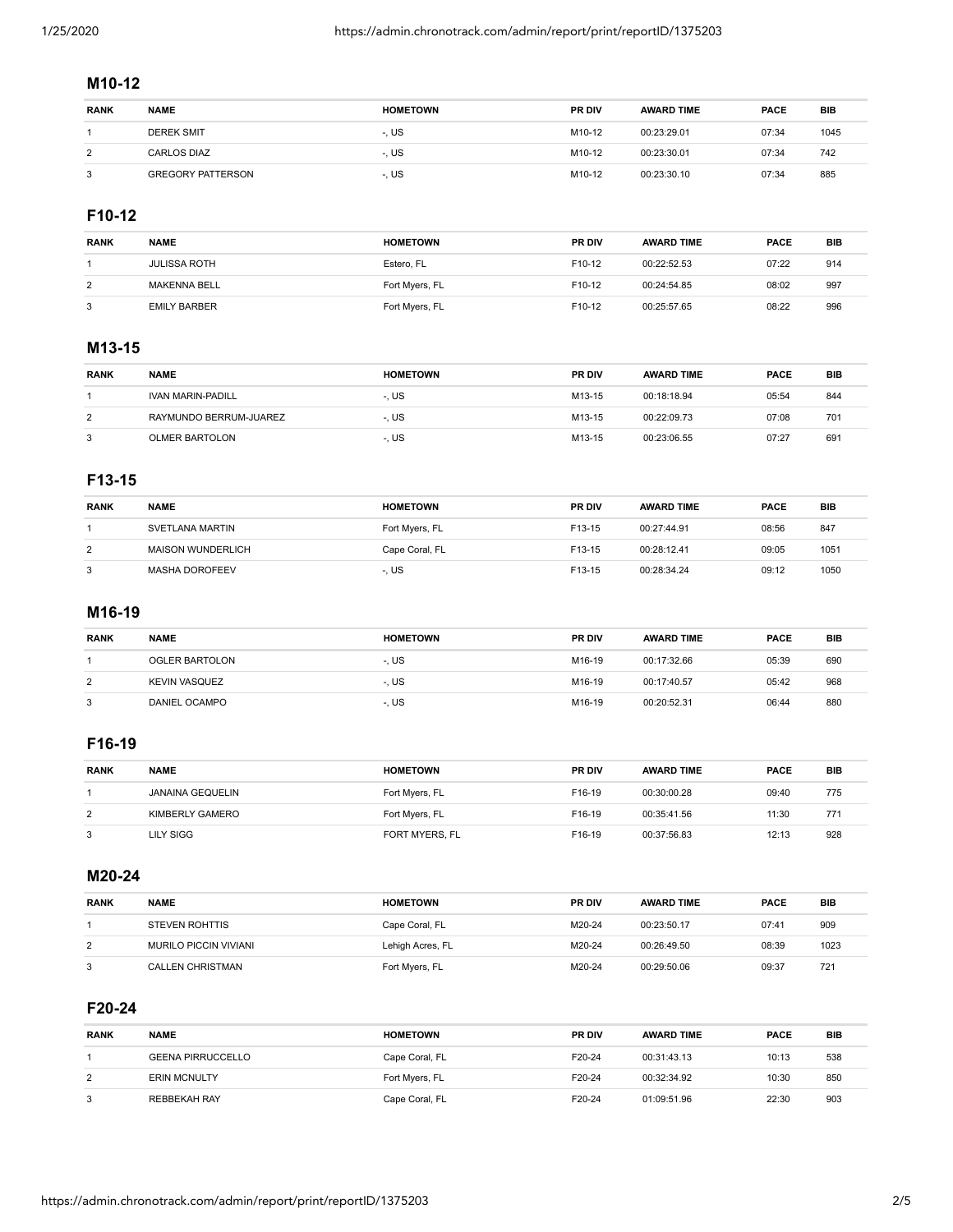## **M25-29**

| <b>RANK</b>    | <b>NAME</b>        | <b>HOMETOWN</b>  | <b>PR DIV</b> | <b>AWARD TIME</b> | <b>PACE</b> | <b>BIB</b> |
|----------------|--------------------|------------------|---------------|-------------------|-------------|------------|
|                | NICHOLAS ABERNATHY | Cape Coral, FL   | M25-29        | 00:22:02.21       | 07:06       | 674        |
| $\overline{2}$ | JACOB TAMINOSIAN   | Fort Myers, FL   | M25-29        | 00:23:01.53       | 07:25       | 1035       |
| 3              | JORDAN SASEK       | Lehigh Acres, FL | M25-29        | 00:23:20.94       | 07:31       | 918        |

#### **F25-29**

| <b>RANK</b> | <b>NAME</b>                  | <b>HOMETOWN</b>  | <b>PR DIV</b> | <b>AWARD TIME</b> | <b>PACE</b> | BIB |
|-------------|------------------------------|------------------|---------------|-------------------|-------------|-----|
|             | <b>LEIGH ARCHER</b>          | Lehigh Acres, FL | F25-29        | 00:22:27.58       | 07:14       | 992 |
| 2           | <b>MARITRINI SOTO GARCIA</b> | Fort Myers, FL   | F25-29        | 00:28:58.02       | 09:20       | 938 |
|             | ESTEFANI ROHTTIS             | Fort Myers, FL   | F25-29        | 00:43:47.08       | 14:06       | 908 |

## **M30-34**

| <b>RANK</b> | <b>NAME</b>          | <b>HOMETOWN</b> | <b>PR DIV</b> | <b>AWARD TIME</b> | <b>PACE</b> | <b>BIB</b> |
|-------------|----------------------|-----------------|---------------|-------------------|-------------|------------|
|             | <b>JOSHUA DORSEY</b> | Fort Myers, FL  | M30-34        | 00:20:03.47       | 06:28       | 743        |
| 2           | SCOTT SVEC           | Fort Myers, FL  | M30-34        | 00:21:53.23       | 07:03       | 952        |
| 3           | SHANE CHODAKOWSKY    | Cape Coral, FL  | M30-34        | 00:28:29.27       | 09:11       | 537        |

#### **F30-34**

| <b>RANK</b> | <b>NAME</b>               | <b>HOMETOWN</b> | <b>PR DIV</b> | <b>AWARD TIME</b> | <b>PACE</b> | <b>BIB</b> |
|-------------|---------------------------|-----------------|---------------|-------------------|-------------|------------|
|             | DANIELLE DAVIS            | Fort Myers, FL  | F30-34        | 00:28:14.93       | 09:06       | 737        |
| 2           | KATY HIGGS                | Fort Myers, FL  | F30-34        | 00:28:19.57       | 09:08       | 807        |
| 3           | <b>JENNIFER PATTERSON</b> | Fort Myers, FL  | F30-34        | 00:29:05.31       | 09:22       | 191        |

## **M35-39**

| <b>RANK</b> | <b>NAME</b>           | <b>HOMETOWN</b> | <b>PR DIV</b> | <b>AWARD TIME</b> | <b>PACE</b> | <b>BIB</b> |
|-------------|-----------------------|-----------------|---------------|-------------------|-------------|------------|
|             | <b>MICHAEL LICATA</b> | -. US           | M35-39        | 00:22:34.72       | 07:17       | 837        |
| 2           | CHRIS SMITH           | Fort Myers, FL  | M35-39        | 00:25:48.88       | 08:19       | 1044       |
| 3           | <b>BRAD BEST</b>      | Fort Myers, FL  | M35-39        | 00:30:55.87       | 09:58       | 174        |

## **F35-39**

| <b>RANK</b> | <b>NAME</b>          | <b>HOMETOWN</b> | <b>PR DIV</b> | <b>AWARD TIME</b> | <b>PACE</b> | <b>BIB</b> |
|-------------|----------------------|-----------------|---------------|-------------------|-------------|------------|
|             | <b>JANEL MASSING</b> | Fort Myers, FL  | F35-39        | 00:23:07.64       | 07:27       | 1020       |
| 2           | RACHEL TOOMEY        | Cape Coral, FL  | F35-39        | 00:25:14.41       | 08:08       | 963        |
|             | DANIELLE STOKER      | Fort Myers, FL  | F35-39        | 00:25:26.51       | 08:12       | 479        |

## **M40-44**

| <b>RANK</b>    | <b>NAME</b>           | <b>HOMETOWN</b>      | <b>PR DIV</b> | <b>AWARD TIME</b> | <b>PACE</b> | BIB |
|----------------|-----------------------|----------------------|---------------|-------------------|-------------|-----|
|                | <b>JASON BELFER</b>   | Fort Myers, FL       | M40-44        | 00:25:27.06       | 08:12       | 697 |
| $\overline{2}$ | <b>FRANK CONNER</b>   | North Fort Myers, FL | M40-44        | 00:26:39.23       | 08:35       | 725 |
| 3              | <b>DAVID REYCRAFT</b> | Fort Myers, FL       | M40-44        | 00:27:20.72       | 08:49       | 905 |

## **F40-44**

| <b>RANK</b>    | <b>NAME</b>      | <b>HOMETOWN</b> | <b>PR DIV</b> | <b>AWARD TIME</b> | <b>PACE</b> | BIB |
|----------------|------------------|-----------------|---------------|-------------------|-------------|-----|
|                | ANA MENDRZYCKI   | Fort Myers, FL  | F40-44        | 00:25:16.40       | 08:09       | 854 |
| $\overline{2}$ | PATRICIA BELL    | Fort Myers, FL  | F40-44        | 00:26:07.62       | 08:25       | 998 |
| 3              | DOMINIQUE STOKES | Fort Myers, FL  | F40-44        | 00:26:15.91       | 08:28       | 949 |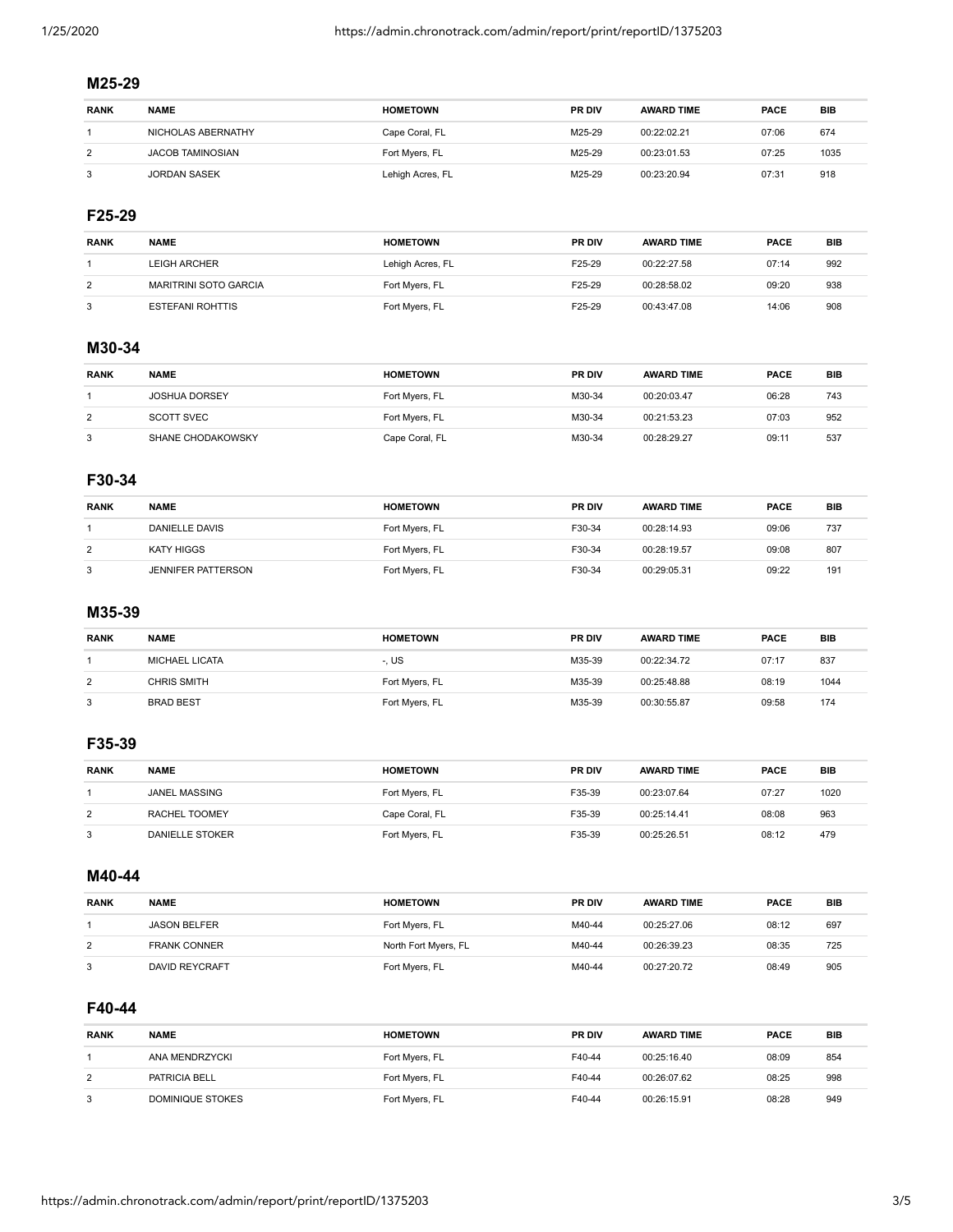## **M45-49**

| <b>RANK</b>    | <b>NAME</b>           | <b>HOMETOWN</b>  | <b>PR DIV</b> | <b>AWARD TIME</b> | <b>PACE</b> | BIB |
|----------------|-----------------------|------------------|---------------|-------------------|-------------|-----|
|                | <b>GRANT STEELMAN</b> | Felda, FL        | M45-49        | 00:24:21.12       | 07:51       | 944 |
| $\overline{2}$ | MIKE NYGARD           | Lehigh Acres, FL | M45-49        | 00:24:55.61       | 08:02       | 877 |
| 3              | <b>JONATHAN SIGG</b>  | Fort Myers, FL   | M45-49        | 00:29:53.77       | 09:38       | 927 |

#### **F45-49**

| <b>RANK</b> | <b>NAME</b>            | <b>HOMETOWN</b> | <b>PR DIV</b> | <b>AWARD TIME</b> | <b>PACE</b> | BIB |
|-------------|------------------------|-----------------|---------------|-------------------|-------------|-----|
|             | LISA WHEELER           | Fort Myers, FL  | F45-49        | 00:26:29.09       | 08:32       | 981 |
| 2           | <b>COURTNEY HOOVIS</b> | Fort Myers, FL  | F45-49        | 00:28:51.61       | 09:18       | 810 |
| 3           | NANCY SPENCER          | Fort Myers, FL  | F45-49        | 00:29:24.69       | 09:28       | 940 |

## **M50-54**

| <b>RANK</b> | <b>NAME</b>           | <b>HOMETOWN</b> | <b>PR DIV</b> | <b>AWARD TIME</b> | <b>PACE</b> | <b>BIB</b> |
|-------------|-----------------------|-----------------|---------------|-------------------|-------------|------------|
|             | <b>JAMES KASERMAN</b> | Fort Myers, FL  | M50-54        | 00:25:11.01       | 08:07       | 1014       |
| 2           | <b>MIKE ERICKSON</b>  | Fort Myers, FL  | M50-54        | 00:28:34.34       | 09:12       | 754        |
| 3           | ROBERT VERTREES       | Fort Myers, FL  | M50-54        | 00:30:34.42       | 09:51       | 971        |

#### **F50-54**

| <b>RANK</b> | <b>NAME</b>            | <b>HOMETOWN</b>      | <b>PR DIV</b> | <b>AWARD TIME</b> | <b>PACE</b> | BIB |
|-------------|------------------------|----------------------|---------------|-------------------|-------------|-----|
|             | DONNA HAMMOND          | Cape Coral, FL       | F50-54        | 00:28:18.45       | 09:07       | 792 |
| 2           | <b>JULIA CHRISTMAN</b> | North Fort Myers, FL | F50-54        | 00:32:34.69       | 10:30       | 722 |
| 3           | ALISON ELGART          | Fort Myers, FL       | F50-54        | 00:34:23.67       | 11:05       | 749 |

#### **M55-59**

| <b>RANK</b> | <b>NAME</b>           | <b>HOMETOWN</b> | <b>PR DIV</b> | <b>AWARD TIME</b> | <b>PACE</b> | <b>BIB</b> |
|-------------|-----------------------|-----------------|---------------|-------------------|-------------|------------|
|             | PAUL DANDINI          | Fort Myers, FL  | M55-59        | 00:22:08.85       | 07:08       | 732        |
| 2           | CHARLIE MOORE         | Fort Myers, FL  | M55-59        | 00:22:28.39       | 07:15       | 1041       |
| 3           | <b>GORDON RUSSELL</b> | Fort Myers, FL  | M55-59        | 00:27:28.37       | 08:51       | 1029       |

## **F55-59**

| <b>RANK</b> | <b>NAME</b>  | <b>HOMETOWN</b> | <b>PR DIV</b> | <b>AWARD TIME</b> | <b>PACE</b> | BIB |
|-------------|--------------|-----------------|---------------|-------------------|-------------|-----|
|             | PATTI SCHULE | Fort Myers, FL  | F55-59        | 00:31:22.78       | 10:07       | 282 |
| 2           | ALMA JONES   | Fort Myers, FL  | F55-59        | 00:32:42.31       | 10:32       | 819 |
| 3           | LORI GOESON  | Moorhead, MN    | F55-59        | 00:33:19.49       | 10:44       | 779 |

**M60-64**

| <b>RANK</b> | <b>NAME</b>            | <b>HOMETOWN</b> | <b>PR DIV</b> | <b>AWARD TIME</b> | <b>PACE</b> | <b>BIB</b> |
|-------------|------------------------|-----------------|---------------|-------------------|-------------|------------|
|             | <b>FRANK VECCHIONE</b> | Fort Myers, FL  | M60-64        | 00:22:55.71       | 07:23       | 969        |
| 2           | ED SCHEER              | Reidsville, NC  | M60-64        | 00:25:16.87       | 08:09       | 920        |
| 3           | <b>GREG HARRIE</b>     | Ft. Myers, FL   | M60-64        | 00:36:03.97       | 11:37       | 793        |

## **F60-64**

| <b>RANK</b>    | <b>NAME</b>            | <b>HOMETOWN</b>  | <b>PR DIV</b> | <b>AWARD TIME</b> | <b>PACE</b> | BIB |
|----------------|------------------------|------------------|---------------|-------------------|-------------|-----|
|                | <b>FRANCINE GOLDEN</b> | Lehigh Acres, FL | F60-64        | 00:29:25.59       | 09:29       | 780 |
| $\overline{2}$ | <b>TERI MOORE</b>      | Milton, DE       | F60-64        | 00:32:45.17       | 10:33       | 864 |
| 3              | <b>MOLLY ZOSEL</b>     | Cape Coral, FL   | F60-64        | 00:32:55.92       | 10:36       | 991 |